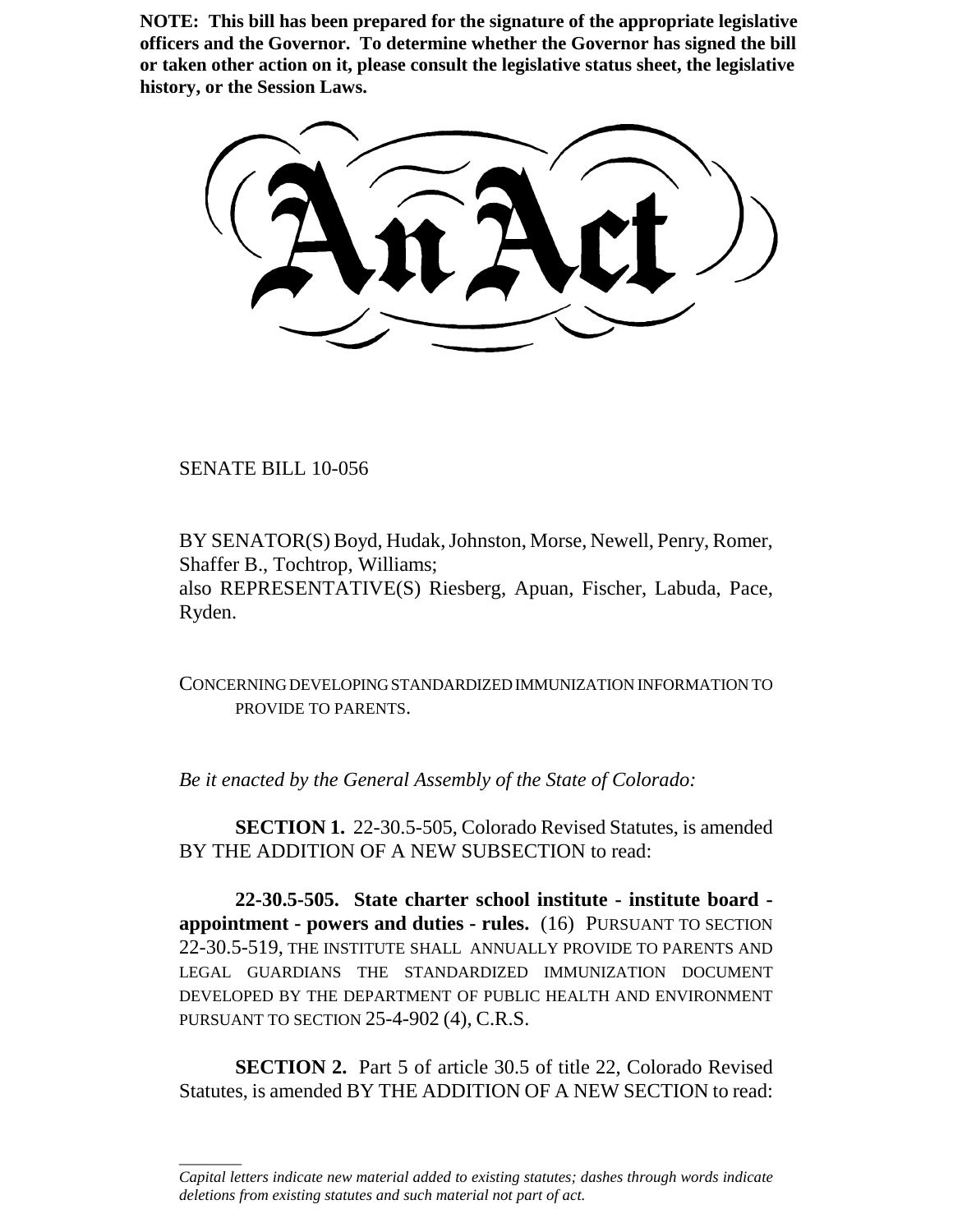**22-30.5-519. Institute charter school standardized immunization information policy.** ON OR BEFORE JULY 1, 2011, THE STATE CHARTER SCHOOL INSTITUTE SHALL ANNUALLY PROVIDE TO THE PARENT OR LEGAL GUARDIAN OF EACH STUDENT ENROLLED IN THE INSTITUTE CHARTER SCHOOL THE STANDARDIZED IMMUNIZATION DOCUMENT DEVELOPED BY THE DEPARTMENT OF PUBLIC HEALTH AND ENVIRONMENT PURSUANT TO SECTION 25-4-902 (4), C.R.S. FOR PURPOSES OF THIS SECTION, AN INSTITUTE CHARTER SCHOOL SHALL HAVE THE DISCRETION TO DETERMINE THE METHOD OF DISTRIBUTION OF THE STANDARDIZED IMMUNIZATION DOCUMENT, INCLUDING BUT NOT LIMITED TO PROVIDING A COPY TO PARENTS AND LEGAL GUARDIANS, PROVIDING THE STANDARDIZED IMMUNIZATION DOCUMENT IN A NEWSLETTER OR HANDBOOK, OR PROVIDING TO PARENTS AND LEGAL GUARDIANS AN ELECTRONIC COPY OF THE STANDARDIZED IMMUNIZATION DOCUMENT. FOR PURPOSES OF THIS SECTION, SOLELY POSTING A COPY OF THE STANDARDIZED IMMUNIZATION DOCUMENT ON A WEB SITE OR IN A CENTRAL AREA OF THE SCHOOL IS NOT SUFFICIENT TO SATISFY THE NOTICE REQUIREMENTS OF THIS SECTION; HOWEVER, THE INSTITUTE IS ENCOURAGED TO POST A COPY OF THE STANDARDIZED IMMUNIZATION DOCUMENT ON ITS WEB SITE.

**SECTION 3.** Article 32 of title 22, Colorado Revised Statutes, is amended BY THE ADDITION OF A NEW SECTION to read:

**22-32-140. Standardized immunization policy required.** ON OR BEFORE JULY 1, 2011, EACH SCHOOL DISTRICT BOARD OF EDUCATION SHALL ANNUALLY PROVIDE TO THE PARENT OR LEGAL GUARDIAN OF EACH STUDENT ENROLLED IN THE SCHOOL THE STANDARDIZED IMMUNIZATION DOCUMENT DEVELOPED AND UPDATED BY THE DEPARTMENT OF PUBLIC HEALTH AND ENVIRONMENT PURSUANT TO SECTION 25-4-902 (4), C.R.S. FOR PURPOSES OF THIS SECTION, SOLELY POSTING A COPY OF THE STANDARDIZED IMMUNIZATION DOCUMENT ON A WEB SITE OR IN A CENTRAL AREA OF THE SCHOOL IS NOT SUFFICIENT TO SATISFY THE NOTICE REQUIREMENTS OF THIS SECTION; HOWEVER, EACH SCHOOL DISTRICT IS ENCOURAGED TO POST A COPY OF THE STANDARDIZED IMMUNIZATION DOCUMENT ON ITS WEB SITE.

**SECTION 4.** Article 80 of title 22, Colorado Revised Statutes, is amended BY THE ADDITION OF A NEW SECTION to read:

**22-80-119. Standardized immunization policy required.** ON OR BEFORE JULY 1, 2011, THE SCHOOL SHALL ANNUALLY PROVIDE TO THE

## PAGE 2-SENATE BILL 10-056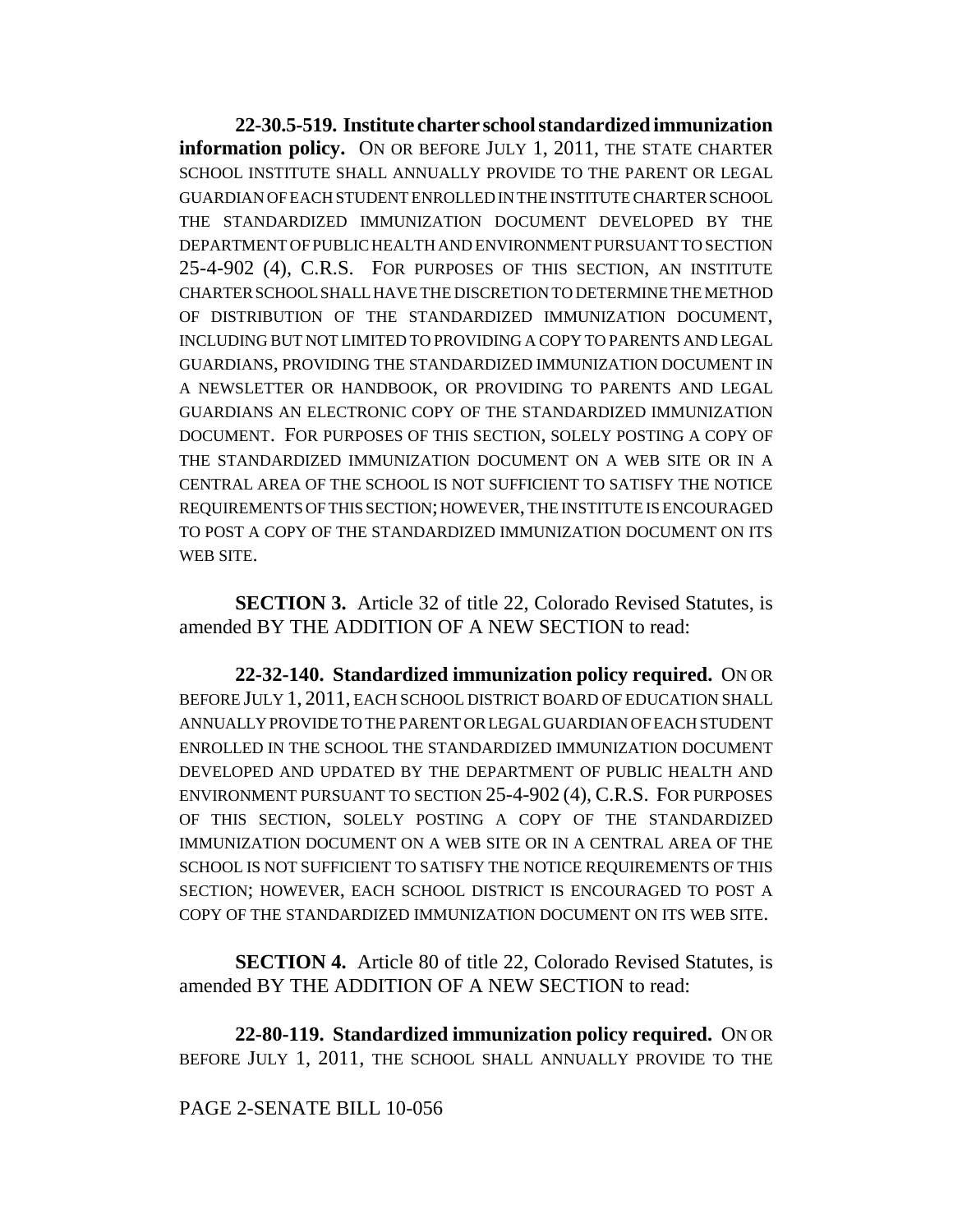PARENT OR LEGAL GUARDIAN OF EACH STUDENT ENROLLED IN THE SCHOOL THE STANDARDIZED IMMUNIZATION DOCUMENT DEVELOPED AND UPDATED BY THE DEPARTMENT OF PUBLIC HEALTH AND ENVIRONMENT PURSUANT TO SECTION 25-4-902 (4), C.R.S. FOR THE PURPOSES OF THIS SECTION, A SCHOOL DISTRICT SHALL HAVE THE DISCRETION TO DETERMINE THE METHOD OF DISTRIBUTION OF THE STANDARDIZED IMMUNIZATION DOCUMENT, INCLUDING BUT NOT LIMITED TO PROVIDING A COPY TO PARENTS AND LEGAL GUARDIANS, PROVIDING THE STANDARDIZED IMMUNIZATION DOCUMENT IN A NEWSLETTER OR HANDBOOK, OR PROVIDING TO PARENTS AND LEGAL GUARDIANS AN ELECTRONIC COPY OF THE STANDARDIZED IMMUNIZATION DOCUMENT. FOR PURPOSES OF THIS SECTION, SOLELY POSTING A COPY OF THE STANDARDIZED IMMUNIZATION DOCUMENT ON A WEB SITE OR IN A CENTRAL AREA OF THE SCHOOL IS NOT SUFFICIENT TO SATISFY THE NOTICE REQUIREMENTS OF THIS SECTION; HOWEVER, THE SCHOOL IS ENCOURAGED TO POST THE STANDARDIZED IMMUNIZATION DOCUMENT ON ITS WEB SITE.

**SECTION 5.** 25-4-902, Colorado Revised Statutes, is amended BY THE ADDITION OF THE FOLLOWING NEW SUBSECTIONS to read:

**25-4-902. Immunization prior to attending school - standardized immunization information.** (4) ON OR BEFORE MARCH 1, 2011, THE DEPARTMENT OF PUBLIC HEALTH AND ENVIRONMENT SHALL DEVELOP AND PROVIDE TO THE DEPARTMENT OF EDUCATION A STANDARDIZED DOCUMENT REGARDING CHILDHOOD IMMUNIZATIONS. THE DEPARTMENT OF EDUCATION SHALL POST THE STANDARDIZED IMMUNIZATION DOCUMENT ON ITS WEB SITE ON OR BEFORE JANUARY 15, 2011, AND EACH YEAR THEREAFTER. THE STANDARDIZED DOCUMENT SHALL BE UPDATED ANNUALLY AND SHALL INCLUDE, BUT NEED NOT BE LIMITED TO:

(a) A LIST OF THE IMMUNIZATIONS REQUIRED FOR ENROLLMENT IN A SCHOOL AND THE AGE AT WHICH THE IMMUNIZATION IS REQUIRED; AND

(b) A LIST OF IMMUNIZATIONS CURRENTLY RECOMMENDED FOR CHILDREN BY THE CENTER FOR DISEASE CONTROL ADVISORY COMMITTEE ON IMMUNIZATION PRACTICES AND THE RECOMMENDED AGE AT WHICH EACH IMMUNIZATION SHOULD BE GIVEN.

(5) THE DOCUMENT CREATED PURSUANT TO SUBSECTION (4) OF THIS SECTION SHALL COMPLY WITH THE PROVISIONS OF SECTION 25-4-903 (4) REGARDING ALLOWABLE EXEMPTIONS FROM REQUIRED IMMUNIZATIONS.

## PAGE 3-SENATE BILL 10-056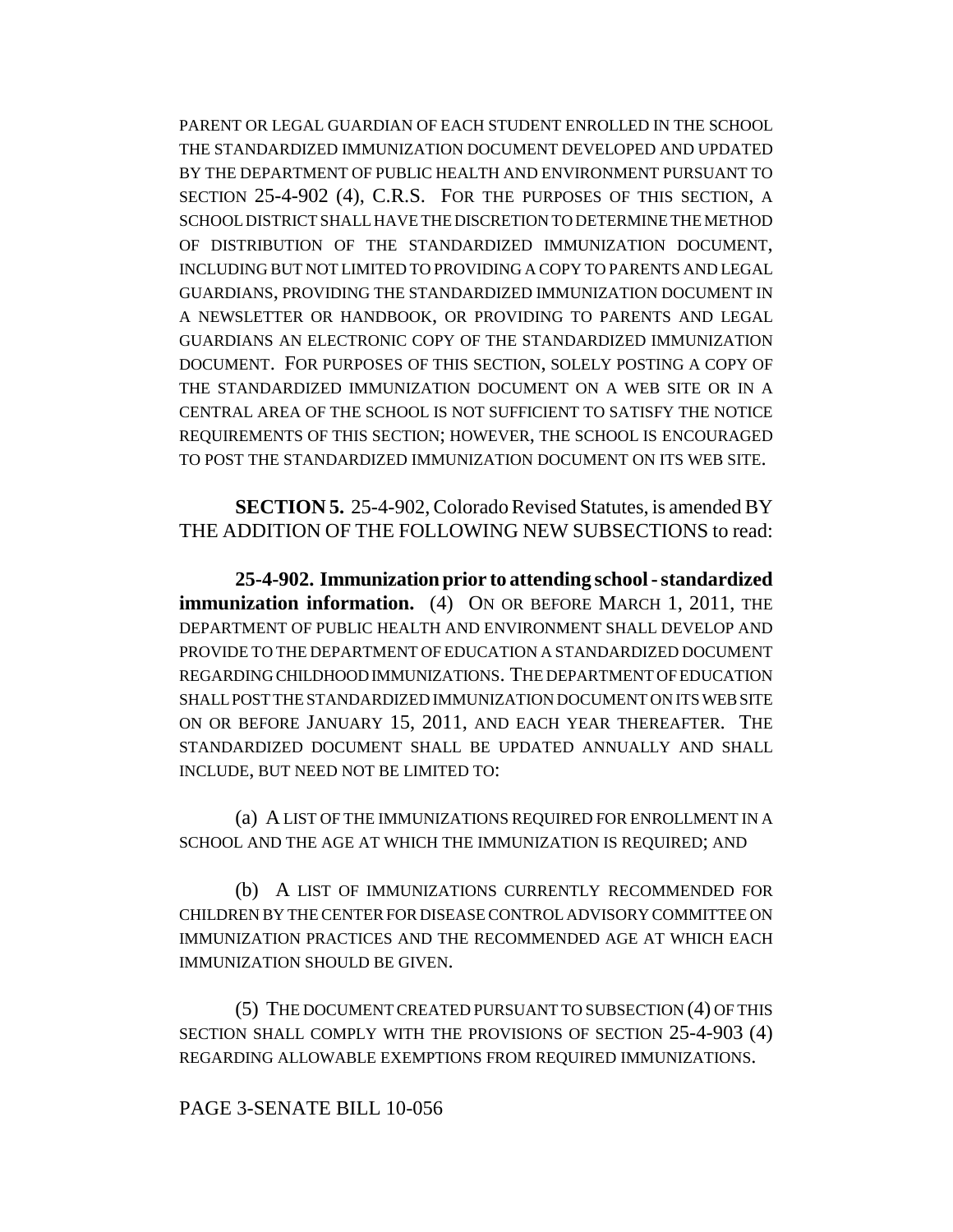**SECTION 6. Act subject to petition - effective date.** This act shall take effect at 12:01 a.m. on the day following the expiration of the ninety-day period after final adjournment of the general assembly (August 11, 2010, if adjournment sine die is on May 12, 2010); except that, if a referendum petition is filed pursuant to section 1 (3) of article V of the state constitution against this act or an item, section, or part of this act within such period, then the act, item, section, or part shall not take effect unless